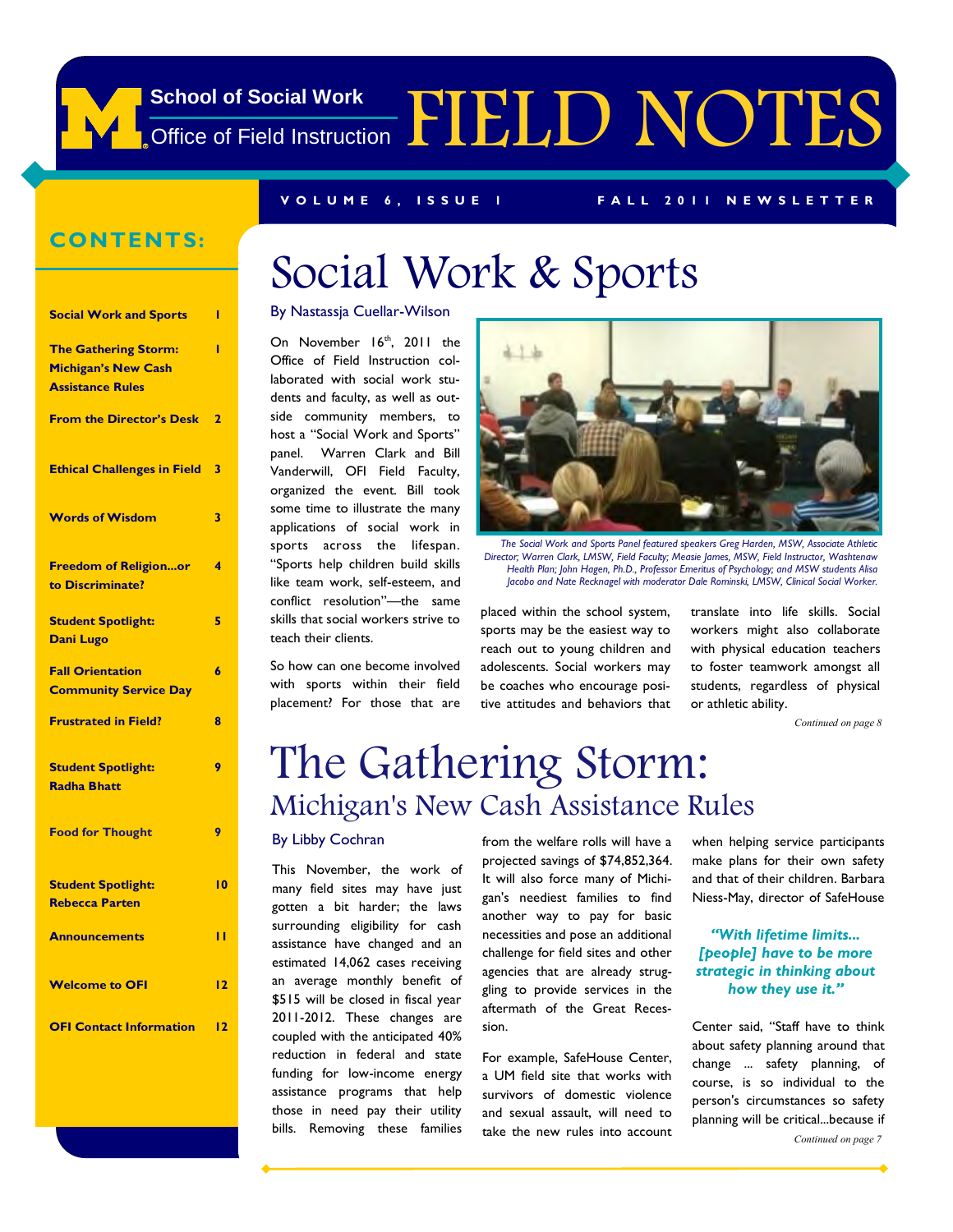#### **P A G E 2**

## From the Director's Desk

By Elizabeth (Betsy) Harbeck Voshel, LMSW, ACSW- Director of Field Instruction



Greetings and welcome to the Fall 2011 term! I am writing this column on the day the School of Social Work is celebrating its  $90<sup>th</sup>$  birthday! We are so excited to be hosting a "Celebrating YOU" field instructor event this evening, complete with a strolling gourmet dinner. I am certain there will be a few toasts to our field instructors who give so much to our School. This evening I will be highlighting that field instruction makes up 25% of the social work curriculum and is the backbone of our nationally-ranked program. Deciding to become a mentor is neither an easy decision nor one that should be made lightly due to the time and effort involved. As Ralph Waldo Emerson said, "Life is a succession of lessons which must be lived to be understood." I think this applies to the pivotal role our field partners' play--so, thank YOU for deciding to be a field instructor. Our students surely appreciate the role you play in their education and their lives.

School got off to a great start this year with a high turnout for our pre-registration webinars and our pre-field orientation sessions. We focused on helping students identify social work skills and begin conceptualizing what they know and what they need to learn.

I have been very fortunate to have Alia Wesala, an incoming student, join our team as a Graduate Student Staff Assistant and Editor of this newsletter. In addition, she is functioning as our OFI student liaison who will work closely with me on fieldrelated projects until she graduates. We also once again have an excellent crew of newsletter writers who are receiving the Freud scholarship for their efforts. Please welcome Kathy Bolton, Libby Cochran, Nastassja Cuellar-Wilson, and Dafnah Meron and let them and Alia know your thoughts about their work.

Our 6<sup>th</sup> edition of Field Notes includes student profiles, "words of wisdom" from past students, our new Student Peer Facilitators, a profile of our new OFI undergraduate work-study student, and several articles focusing on field-related topics by our student writers. Please pay special attention to our story "The Gathering Storm" this topic is incredibly important and will impact many field sites and their clients.

We are also highlighting two successful events that were held this Fall term. With Field Liaison Bill Vanderwill's leadership, OFI hosted a "Social Work and Sports" panel presentation that featured university-wide participants. The other event was the school-wide "Teach In" on the Julea Ward Freedom of Conscience Act hosted by the School and NASW under the leadership of Leigh Robertson, Field Liaison. Both of these events were well-attended, sparked lively discussions, and provoked continued thinking. As always, if you have an idea for a future edition, please don't hesitate to contact me!

Thanksgiving arrived before we knew it so that means that the December holiday break will be fast upon us. Please know that all of us in the Office of Field Instruction wish you a safe and happy holiday season.

Betzy VosAs

### Field Notes Editorial Team 2011-2012

*Our sincerest thanks to the School of Social Work students, faculty, staff, and field instructors whose contributions made this newsletter possible.*  **Kathryn (Kathy) Bolton,** Freud Fellow **Elizabeth (Libby) Cochran,** Freud Fellow **Nastassja Cuellar-Wilson,** Freud Fellow **Dafnah Meron,** Freud Fellow **Alia Wesala,** Editor-in-Chief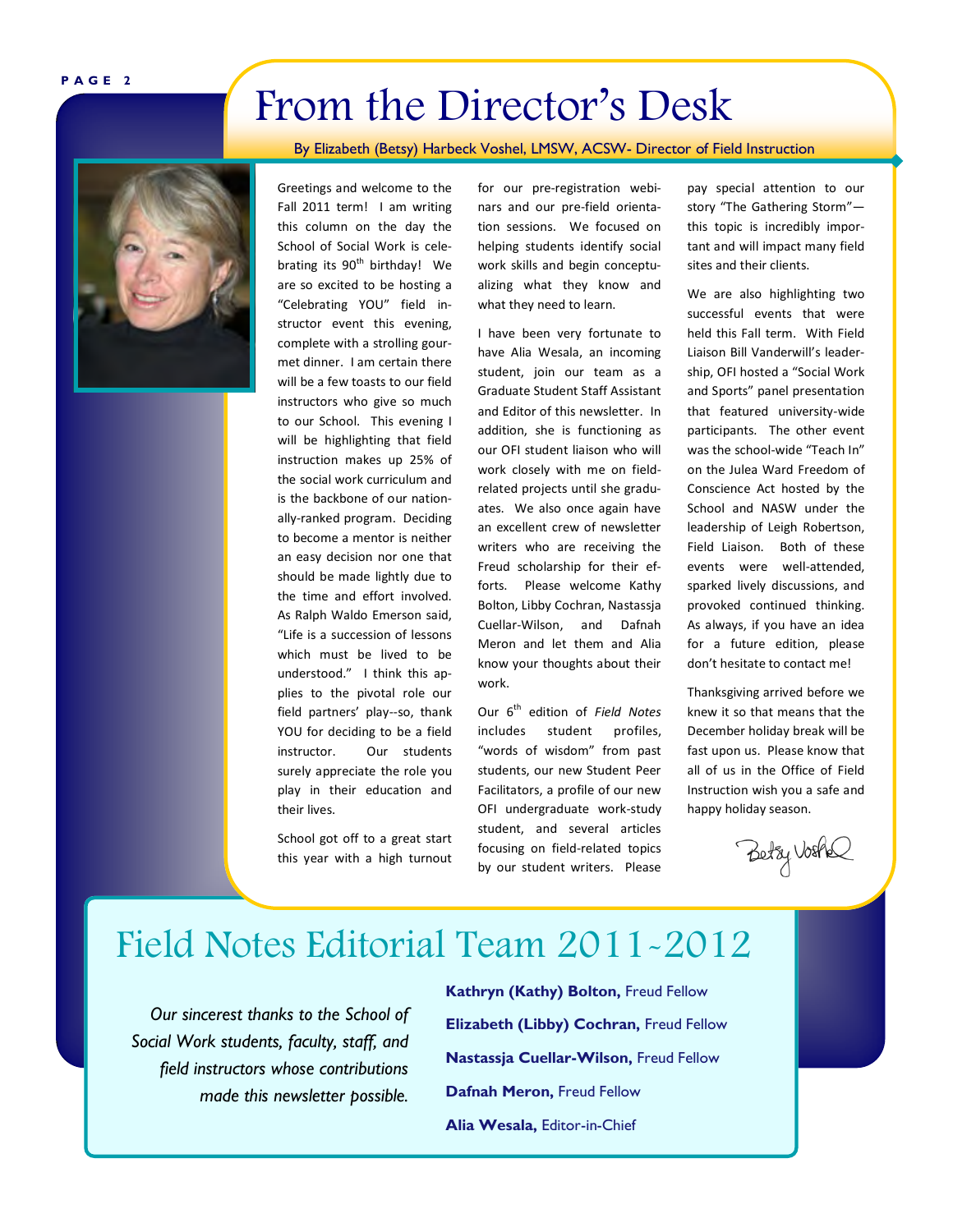# Ethical Challenges in Field

By Nastassja Cuellar-Wilson

Working in field may put interns in predicaments that may evoke questions of what is best practice and what is ethical practice. As future social workers, and students at the University of Michigan School of Social Work, we are required to follow the NASW Code of Ethics and function as "mandated reporters" under the supervision of our assigned field instructors when cases involve child and/or elderly abuse and neglect. There are specific guidelines that have to be followed when reporting and this can be stressful. Students need to learn what is involved in reporting as an intern but the official report must be signed by the field instructor. Once employment and state licensure are obtained, social workers are required by law to function as mandatory reporters, which is imperative if you do not want to lose your job and license to practice.

There are many situations that can and will provoke ethical dilemmas. Such a dilemma may arise when an organization needs billable hours but is unable to fulfill the complete criteria to qualify—is it okay to fabricate? Without funding, the organization may lose essential income and eventually close, leaving consumers without their services. Another situation may involve a family that has multiple caseworkers due to resource issues. Is it appropriate to share information with multiple workers? How do you ensure the family's privacy and confidentiality? Do you raise issues using a "disguised" family, or are there some issues that you should not share? How should you use your supervision time as an intern and how do you decide what concerns you should bring up in supervision? Some interns might ask, "How do you even know if you're doing something unethical?‖

#### *"Sometimes our clients or colleagues may ask us to do things that violate our ethical obligations…."*

It is natural to want to protect our clients, to keep them out of the judicial system, to keep families united, and to continue to give them care. At some point, however, even the smallest details in their lives may prevent that from happening. As future social workers, it is our job to remain committed to our Code of Ethics, our organization's mission and philosophy, and our clients. Sometimes our clients

or colleagues may ask us to do things that violate our ethical obligations – if you sense this happening always talk to your field instructor or your supervisor. If you're not sure whether something is right or wrong, reread the Code of Ethics and be sure to seek supervision and consultation. If you feel embarrassed that you don't know the answer to your own problem, disguise the situation and ask, "What would you tell a friend who is being asked to [insert scenario here]?" As interns, we are preparing for these kinds of ethical dilemmas that may confront us when we're employed as social workers. Advice that a current field instructor gives may help you in future situations or could even be something you tell a future intern when they face the same problem. Take advantage of your learning time, no one expects you to know everything or to be perfect! We're allowed and encouraged to ask questions and learn from our experiences.

"Be open to new and exciting learning opportunities! Although they can be scary, they are great occasions to explore your skills."



"The career of social work is a lifelong growing process. You will not only be helping the lives of others, but you will experience a lot of self-growth along the way."

"Do not be afraid to speak up and ask for more responsibilities."

### Words of Wisdom from recent graduates



"It is not about the placement type or population you work with—it is about the skills that you learn and how you choose to transfer them to your area of interest."



"Do a lot of research on your placement choice and also do some soul-searching."

"Do not stress out over readings and assignments; be more concerned with your learning."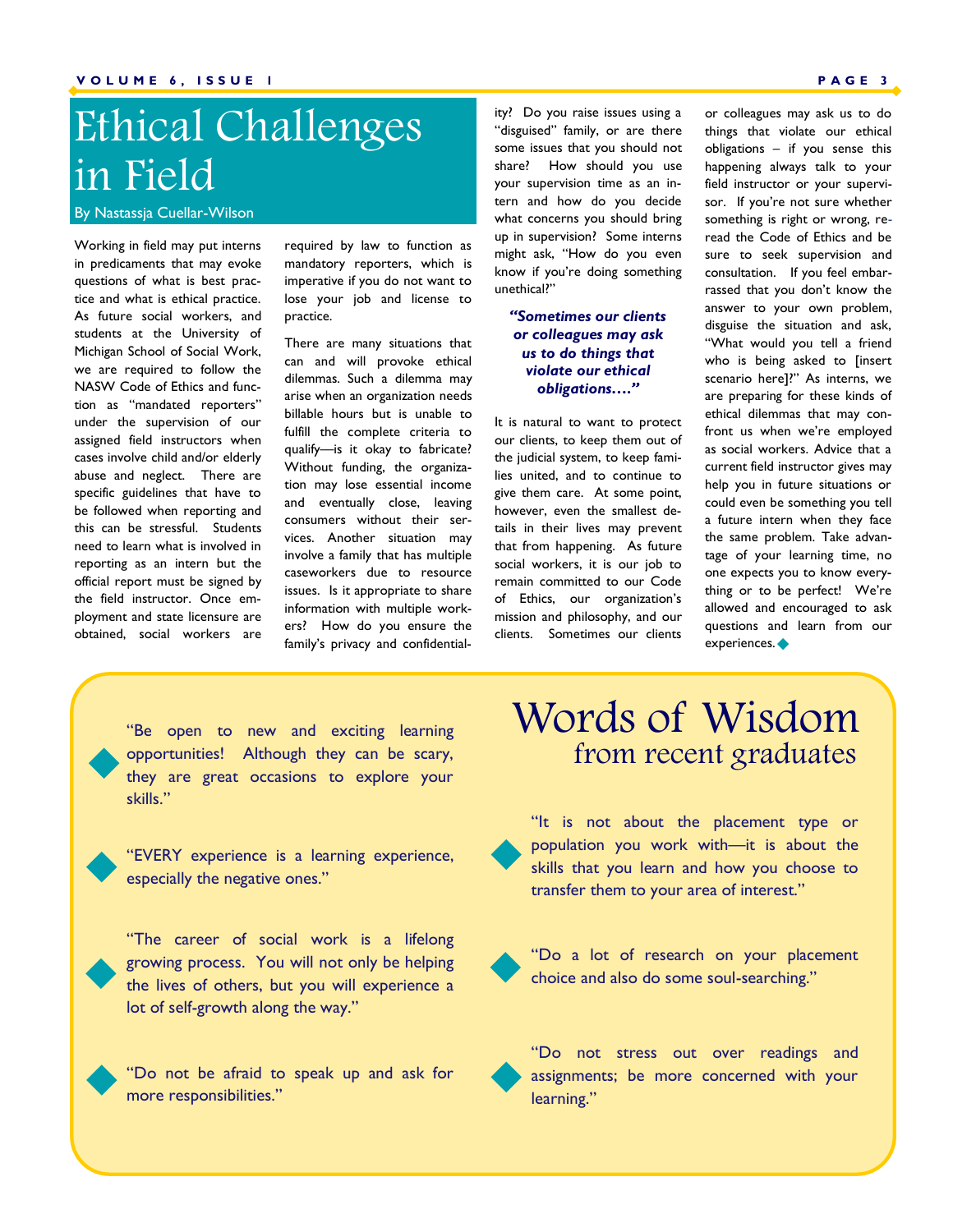# Freedom of Religion…or to Discriminate?

#### By Dafnah Meron



Leigh Greden, *Executive Director of Government and Community Relations at EMU* 



Maxine Thome, *Executive Director of the NASW Michigan Chapter* 

On Monday November 7, 2011, the School of Social Work TBLG Matters Dean's Initiative and the Queer Social Work Alliance sponsored a teach-in on the Julea Ward Freedom of Conscience Act, Senate Bill 518.

Senate Bill 518 was introduced on June 23, 2011 by Senators Hunter and Jansen and is presented as, "A bill to protect the right of a student to assert conscientious objection to providing certain counseling or other service; to prohibit certain actions by institutions of higher education; and to provide remedies."

Simply put, the Julea Ward Freedom of Conscience Act would allow students in an academic social work, psychology or counseling program in the state of Michigan the right of refusing to counsel another student based on the student's "moral conviction."

Associate dean Mike Spencer addressed a significant discrepancy between this act

#### *"…one big difference in this legislation is it allows people to discriminate on an entire class of people."*

Associate Dean Mike Spencer

and what we are taught as social work students. He validated the benefit of case referrals in situations where a practitioner recognizes she or he has biases that might adversely affect treatment of a client, but clarified that ―…one big difference in this legislation is it allows people to discriminate on an *entire*

class of people."

Leigh Greden, Executive Director of Government and Community Relations at Eastern Michigan University (EMU), was a special guest at the event and gave the audience a detailed account of the Julea Ward case, in which he served as EMU's attorney.

Ms. Ward was a successful student in the counseling program at EMU and began interning at the school's clinic during her last year. After reading over the case notes of the second client to whom she was assigned, Ms. Ward discovered that he was a gay male seeking guidance on academic-related issues. She told her supervisor she could not counsel him because of her beliefs. The conflict was brought to a university review committee. After Julea Ward refused to



*Associate Dean Michael Spencer introduces the legislation to the audience in McGregor Commons.*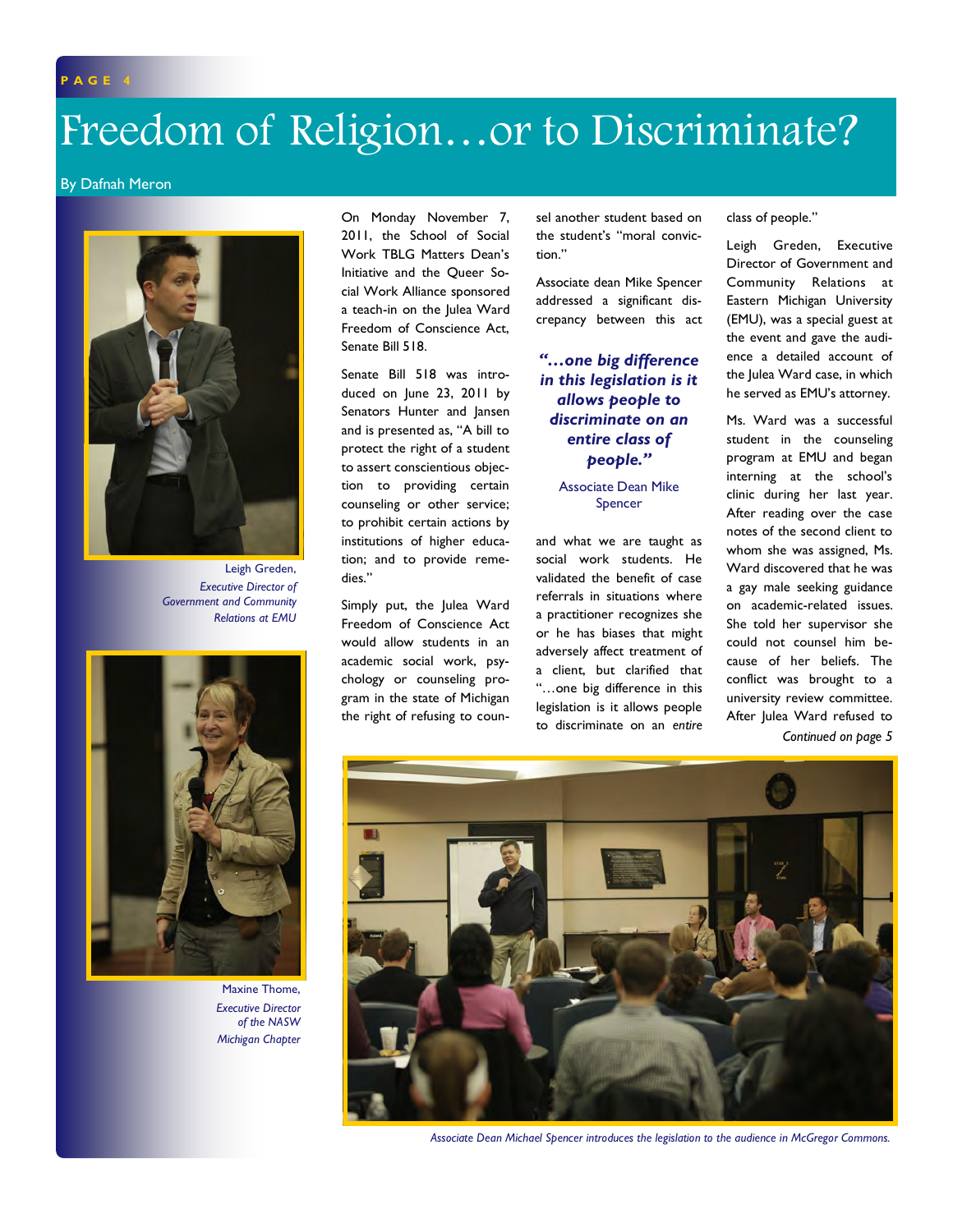#### *(continued from page 4)*

go through a remediation program, the committee unanimously voted to expel her from the program.

Backed by The Alliance Defense Fund (ADF), Ms. Ward immediately sued the university for her expulsion. She lost the case and went on to file an appeal with the U.S. Court of Appeals in Cincinnati. Mr. Greden said he was quite certain that regardless of who wins the appeal, it will go on to the Supreme Court as another appeal by either Ms. Ward or EMU.

Dr. Maxine Thome, Executive Director of the National Association of Social Workers (NASW) Michigan Chapter, was another special guest asked to speak at the teach-in. She highlighted that this proposed act is not solely an LGBTQ issue, rather a jumping off point for any discrimination in the educational setting. "If the universities follow this legislation then there's clearly discrimination..." she commented. Dr. Thome led a discussion on what the social work community can do that would be most effective in addressing this issue.

At the end of the event, the call for action was direct and powerful: Dr. Thome looked at the many students, faculty, and community members in the room and challenged, "My question to all of you is: What do you do about this?"  $\blacklozenge$ 

### Student Spotlight: Dani Lugo Genderfluid...and So Much More

#### By Dafnah Meron

Dani Lugo is an MSW student who is currently interning with The Detroit Center for Family Advocacy (CFA), a University of Michigan Law School project. She was raised in Romulus and Monroe, Michigan on her grandfather's farm; holds degrees in Business Administration, Philosophy, Psychology, and Comparative Religion; has a goal of establishing a nonprofit dedicated to young adults of the foster care system…and identifies as genderfluid.

When I asked Dani what she wishes the greater community would understand about individuals who identify as transgender (TG), she told me, "I wish that the community would simply look at an LGBT person as a person and understand that being transgender is just ONE part of us. We have much to offer and give...."

Fortunately, the staff at Dani's field placement not only understands this, but also appreciates it. Dani was nervous about her initial interview with CFA and decided to present androgynous for it. Shortly after it began, she felt comfortable disclosing her TG status and discussing expectations, concerns, worries and advantages

..................................

of being part of the team. Once on board, Dani presented in her preferred gender and has never felt inferior or compromised as an intern at CFA. "In fact, the opposite has

*"Being transgender is just ONE part of us. We have much to offer and give…."* Dani Lugo

been true. They have gone out of their way to understand TG as it relates to my journey and the community," Dani shared.

Dani has a few recommendations of ways in which the Office of Field Instruction (OFI) could further support queer students in placement. She feels that a peer-mentor component of the program would be highly beneficial for LGBTQ students during this daunting time. One-on-one mentorship would provide a network of resources and advice to all students entering field placement from those familiar with the process themselves. Maybe one reason Dani suggests a peer-mentor program in OFI is because she realizes that not everyone can say, "...my placement is one of

the best experiences I'm having at the SSW," as she can.

Dani recognizes the individuals that have contributed to her overwhelmingly positive field placement. Jamila Weathers, Dani's supervisor, is a strong ally to her and always makes time to talk about TG related issues and offer relevant advice. Stacy Peterson, a Field Educator in OFI, is another individual to whom Dani accredits much of her smooth transition into field placement to. "Working with Stacy Peterson was a blessing because she is a strong LGBT advocate and would not have thrown me to the lions if she felt the placement interview would have been a disaster."

It was refreshing to hear Dani say, "My overall experience as a TG person here at the SSW has been a positive one based in growth by experiencing as much as I can take in." At the same time it is vital to remember how far we can still move forward within our classrooms and around campus. The more we engage as a community, the more awareness we can spread and encourage placements to be as supportive and respectful as CFA is to the students they supervise.

Happy 40th Anniversary to the UM Spectrum Center!

Since 1971, the Spectrum Center has been a LGBTQ resource at the University of Michigan and is currently a SSW fieldwork site.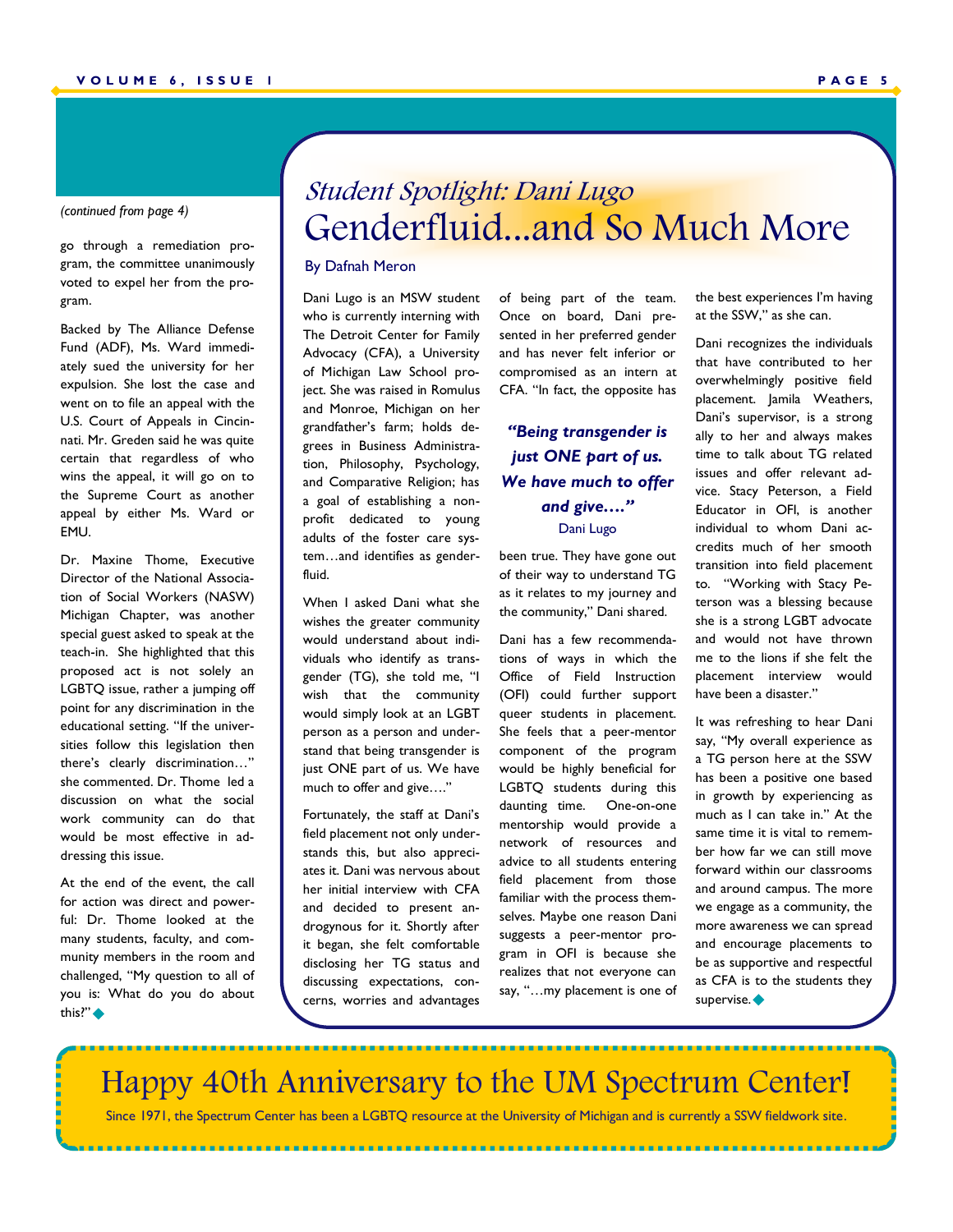

# Fall 2011 Orientation Community Service Day

Before classes started this fall, incoming social work students helped out and got acquainted with each other at various service sites in Ann Arbor, Detroit, and Ypsilanti, including . . .

Hannan Foundation's St. Martha's Commons AIDS Partnership Greening of Detroit Community Action Network – Green Baxter Court SOS Community Services

UMHS Child Care Center Peace Neighborhood Center Tour of Detroit/ Gleaners Community Food Bank People's Community Services POWER, Inc.

If your organization would like to host a group of student volunteers during next year's service day, please contact Bill Vanderwill at wmvand@umich.edu.

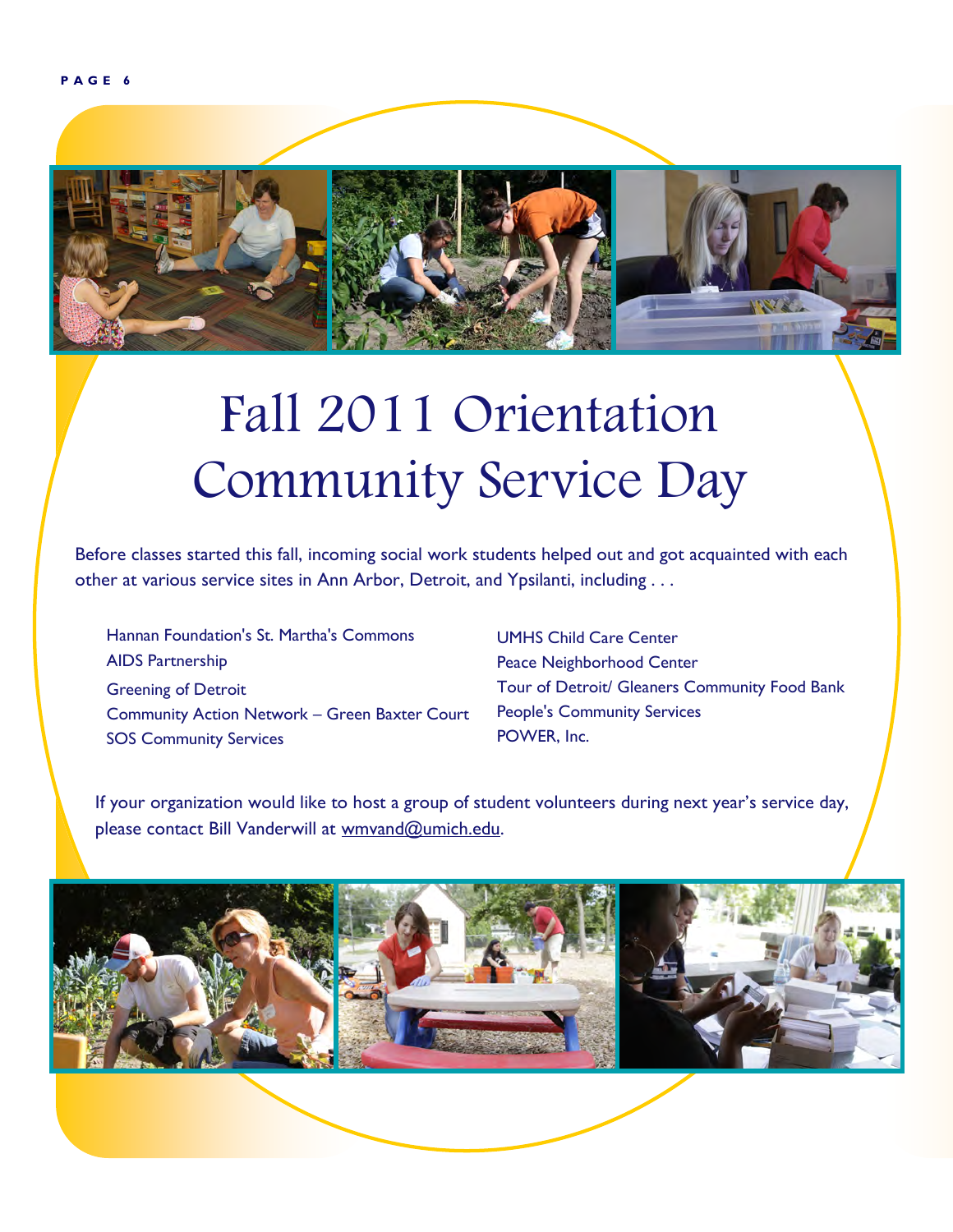# The Gathering Storm *(continued from page 1)*

they expected that income to help them stay independent from the abuser that may in fact affect their ability to stay safe." She added that because of Michigan's lifetime limit on benefits, welfare recipients will need to think carefully about when to apply for assistance. "With lifetime limits...[people] have to be more strategic in thinking about how they use it."

Julie Steiner, the Executive Director of the Washtenaw Housing Alliance anticipates an increase in the number of homeless in the coming year. She points out that the recession started earlier in Michigan than in many other states due to the decline of the state's manufacturing industry. Steiner says that many of these policy changes are founded on the assumption that welfare recipients often try to abuse the system by staying on benefits rather than looking for work. However, in September 2011 Michigan's unemployment rate was 11.1%, leaving many workers unable to find jobs. Now the new, stricter policies will make it harder for the unemployed to access resources. Steiner added, "I basically feel it's a war on the poor."

The new Michigan welfare rules are significantly stricter than the federal minimum guidelines. The federal time limit for TANF (Temporary Assistance to Needy Families) cash assistance is 60 months. These funds are intended to allow children to be cared for by family members, promoting employment and marriage while discouraging out-ofwedlock pregnancies. States receive TANF block grants with which to fund their cash assistance programs and have the option of imposing shorter time limits. States also have

the option of providing hardship exemptions to up to 20% of recipients if they meet certain requirements. Michigan has opted for a shorter time limit of 48 months (four years) for recipients of the state's FIP (Family Independence Program) assistance, which is funded by both state funds and the federal TANF program. Lawmakers voted this year to eliminate a sunset clause from the 2007 statute that imposed the time limit, putting it into effect as of October 1, 2011. Under the new rules, exemptions are limited and extensions are eliminated altogether. Up to about 6,135 families can be exempt from the time limit; however, such exclusions are decided by the Department of Human Services (DHS).

While the 48-month lifetime limit is very controversial, only about 1,194 recipients will have their assistance terminated due to the state's 48 month lifetime limit in 2011-2012. Far more Michigan families will be immediately affected by the 2011 DHS decision to eliminate hardship exemptions to the federal time limit. Ending the hardship exemptions means that this year over 12,000 recipients who have passed the federal time limit will no longer be eligible for cash assistance.

On October 4, U.S. District Judge Paul Borman issued a temporary federal injunction preventing the terminations from going into effect on the grounds that DHS had violated recipients' rights to due process and had failed to provide recipients with the minimum notice required by federal regulations before the time of termination of welfare benefits. The changes to assistance eligibility went into effect on November 5. Those who have received a letter of notice that their assistance will be cut off can call 211 to get information from United Way about possible options and resources. They should specifically mention the DHS letter when calling.

Barbara Niess-May pointed out that social service agencies such as Safe-House Center are stretched right now. Survivors of domestic violence "try to handle their problems on their own first and come to [SafeHouse] when they run out of resources. They're running out of resources sooner than they might have five years ago or ten years ago" resulting in increasing numbers of people asking for SafeHouse Center help. Because of the economic downturn, social service agencies and community organizations are facing the challenge of increasing numbers of people in need, fewer donations and the continuing possibility of government funding cuts.

By reducing the already limited social safety net available to Michigan's poorest, policymakers may risk increasing poverty across the state. For the thousands of Michigan children whose families will no longer be eligible, the long-term consequences of growing up in poverty may be profound. No matter what type of social work services we provide at our field sites, the restrictive policies surrounding welfare benefits is of serious concern to us all.

*If students or agencies are interested in training on clients' options following a FIP benefit closure notice please contact* [esehnert@umich.edu](mailto:esehnert@umich.edu)*.* 

### *"...it's a war on the poor."*

Julie Steiner, Executive Director, Washtenaw Housing Alliance

#### **KNOW YOUR FACTS!**

*Contrary to many media reports...* 

- Very little budget savings result from imposing the 48-month limit.
- Most savings come from ending hardship exemptions to federal limit.
- Only about 1/5 of cases had received assistance for over 5 yrs.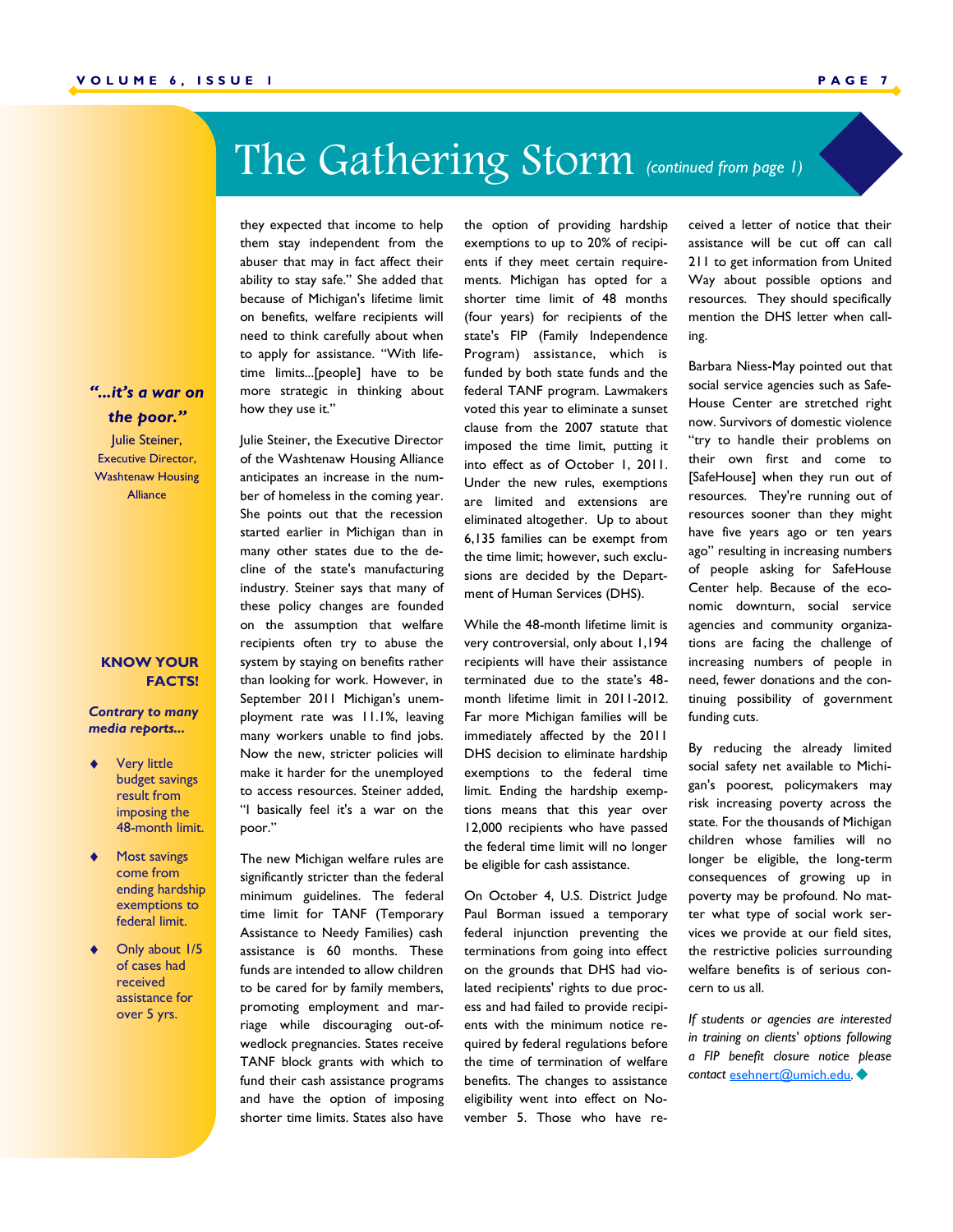## Frustrated in Field?

Fieldwork is a great link from classroom theory to real world application. It is important for all of us to use this experience to gain as much knowledge as possible.

There may be instances when field seems irrelevant to long-term goals, but don't get frustrated: there is a learning experience in everything.

If you're feeling a little frustrated and wondering what to do, field seminar instructors teach a wonderful problem solving strategy:

Start from the top and work your way down the list at the right (it probably wouldn't hurt to have someone without bias help you come up with some answers either).

At the end, if you still have no clear answer, try to change your attitude. Use what your organization does as part of a research paper for a class. Learn all about the organization, its partners, and what impact it makes on the community or society as a whole. Appreciate how it will look on your resume. Filing can be a great opportunity to learn the paperwork that goes into the program. Use observation time to take detailed notes.

Eventually you'll have the resources and knowledge to do the work on your own, and your field instructor will be thoroughly impressed with your accomplishments and proud that he/she was able to help you grow into a wonderful social worker.  $\blacklozenge$ 

#### **A Problem-Solving Strategy:**

- By Nastassja Cuellar-Wilson  $\bullet\quad$  What is the problem? What about your particular placement is making you so unhappy?
	- What are the variables that may account for those particular circumstances?
	- Are there things that are acceptable that you can work with?
	- What are your options to change the circumstances?
	- What are the pros and cons of each option?
	- Make a decision and implement it. Keep the documentation of how you came to your decision.
	- Summarize how you came to your conclusion.
	- Reflect on the decision. Was it worth it?



### Sports and Social Work *(continued from page 1)*

Coaches' degrading remarks to their athletes may lower selfesteem, instill a sense of competition within the team, create cliques, and promote bullying amongst team members. A social worker might conduct workshops to educate parents and coaches about the impact of their behaviors on their children's performances. Sports may also be used as a possible deterrent from chemical dependence, relational issues, and sexual promiscuity.

The other aspect to school social work and sports is the fact that many school districts are charging athletes to play on sports teams. Districts are cutting funding to sports programs but athletes still need proper protective equipment. Macro level social workers can be involved by working with organizations and community clubs, such as Kiwanis or the Rotary Club, to provide funds

for athletes that are unable to pay the fees or afford the proper equipment. They can also write proposals for grants so that districts can increase funding for sports programs, while will help cut direct costs for the athletes.

For those who are not in school settings, intramural sports are a great way of getting clients active and continuing to build positive life skills. Sports can also be an outlet of stress and a teaching strategy on how to become disciplined and cope with anger and impulsiveness. There is also the concern of the obesity epidemic within the American society; social workers can encourage physical health through fun-based sports activities.

For social workers interested in working with older athletes and professionals, there are

opportunities in doing therapy as a mean of sports enhancement. Social workers can also help athletes cope with redefining their lives after injuries or to integrate back into society after retirement.

The field of social work and sports is new and there is little research done on the impact social work and sports can have on an individual or group. Some models are being implemented in other countries such as a means of HIV prevention in Kenya and Oprah's school in Africa as a mean to enhance self-esteem. Hopefully within our own communities we can start to implement social work and sports practices to enhance lives as well. Continue to be on the look out for more information on how to become involved with sports through social work! <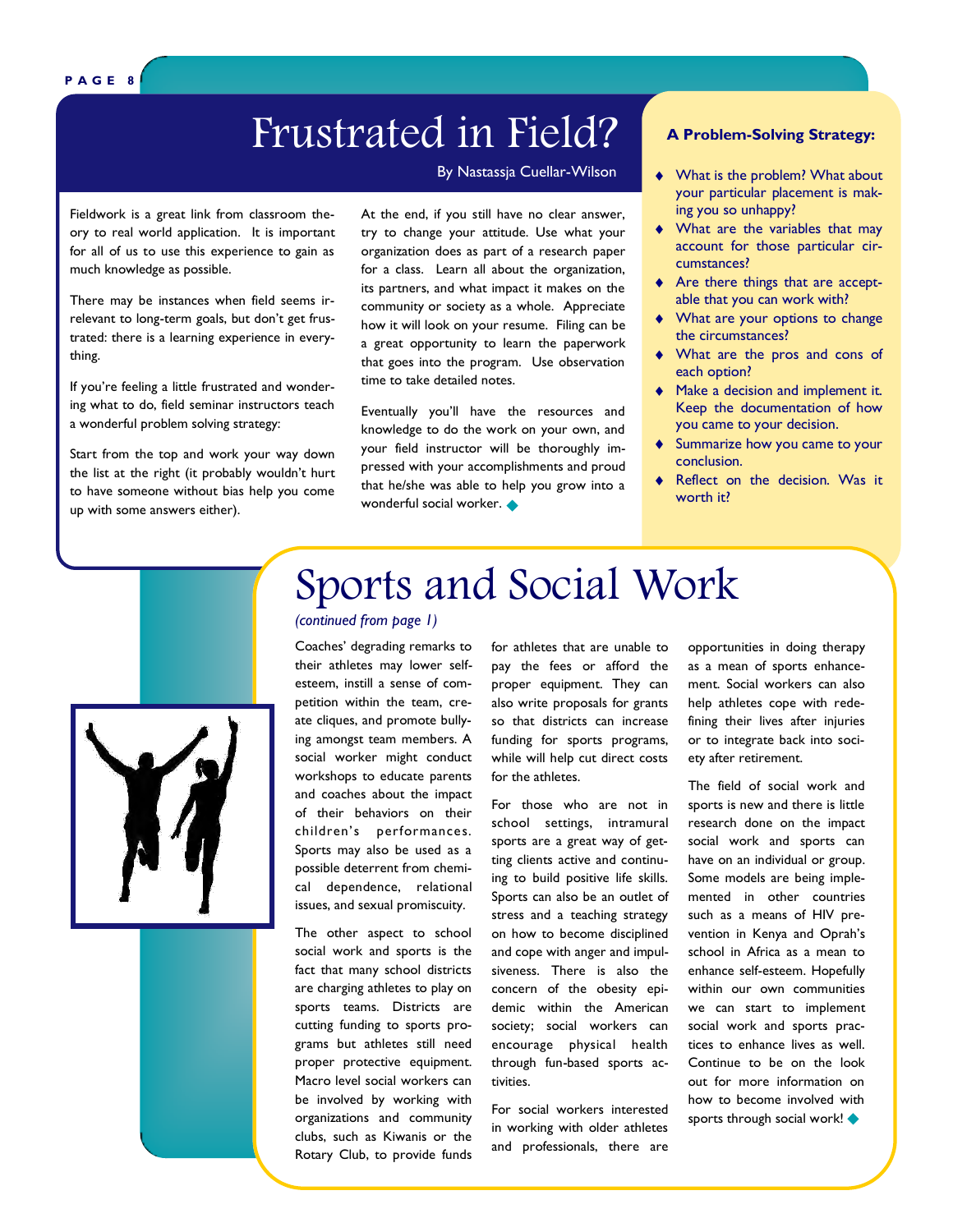## Student Spotlight: Radha Bhatt At Ozone House

By Kathy Bolton



Radha Bhatt is a twenty-month student whose concentration is Interpersonal Practice in Mental Health. She is placed at Ozone House in Ann Arbor. At Ozone House, Radha is part of a dedicated team that works with at-risk youth between the ages of 10 and 17 who are thinking of running away, are homeless, or at risk of being homeless. Radha started with Ozone House in September of 2011 during her first semester at U of M. Both Radha's field liaison, Stacy Peterson, and field instructor, Joi Rencher, have been very supportive of her desire to work with youth and families.

One of Radha's responsibilities is taking calls on the Crisis Line. These calls generally placed by youth who have run away from home or parents whose children have run away. Radha also conducts follow-up calls where she interviews youth that have used services at Ozone House in the past. These follow-up calls are to see how the youth are doing and find out if they are in need of any additional services.

Radha also attends all staff meetings where the Ozone staff discusses funding needs and how those needs may affect their ability to serve atrisk youth in Ann Arbor and Ypsilanti. In addition, she attends social justice committee meetings, which are held every three months. The committee is responsible for introducing a topic of interest at staff meetings, which can range from social injustice issues to religion and spirituality inside and outside of the workspace, as well as diversity within the population they serve.

Every Friday, Radha goes to Food Gatherers' free food pantry and restocks the refrigerator for clients. Through Radha's commitment, she is helping make sure Ozone House has a stocked fridge for non-residential clients who come in and want a quick snack or meal.

In addition to offering kids a meal, both locations Ann Arbor and Ypsilanti offer clients the option to take showers and do laundry. Radha expressed a deep sadness regarding the reduction in hours at the drop-in center in Ypsilanti, which limits Ozone's ability to fully service youth in that area. They will still be offering hot meals and their Work Zone program, but now it will only be open for 1.5 hours a day.

Radha handles the stresses of working for an organization with limited resources and worrying about the vulnerable population Ozone House serves by breathing deeply and taking time to process what she has experiences. Radha expressed frustration around not personally having enough power to make political change that would help these kids, though she finds great satisfaction in knowing the fridge is stocked for the non-residential clients at Ozone.

# Food for Thought

We strongly encourage you to check out "Dissonance Between Personal and Professional Values: Resolution of an Ethical Dilemma" (2011) by Erin B. Comartin, LMSW and A. Antonio González-Prendes, Ph.D. in the *Journal of Social Work Values and Ethics*, Volume 8, Number 2. The article portrays a social worker's reflections on resolving a complex ethical dilemma—an enlightening read for social workers of all skill levels. The article can be found at [http://www.socialworker.com/jswve/fall11/fall115.pdf.](http://www.socialworker.com/jswve/fall11/fall115.pdf)

> For more information , please see page 3, "Ethical Challenges in Field."



*A delicious spread from the University of Michigan School of Social Work 90th Anniversary Field Instructor Appreciation Strolling Dinner*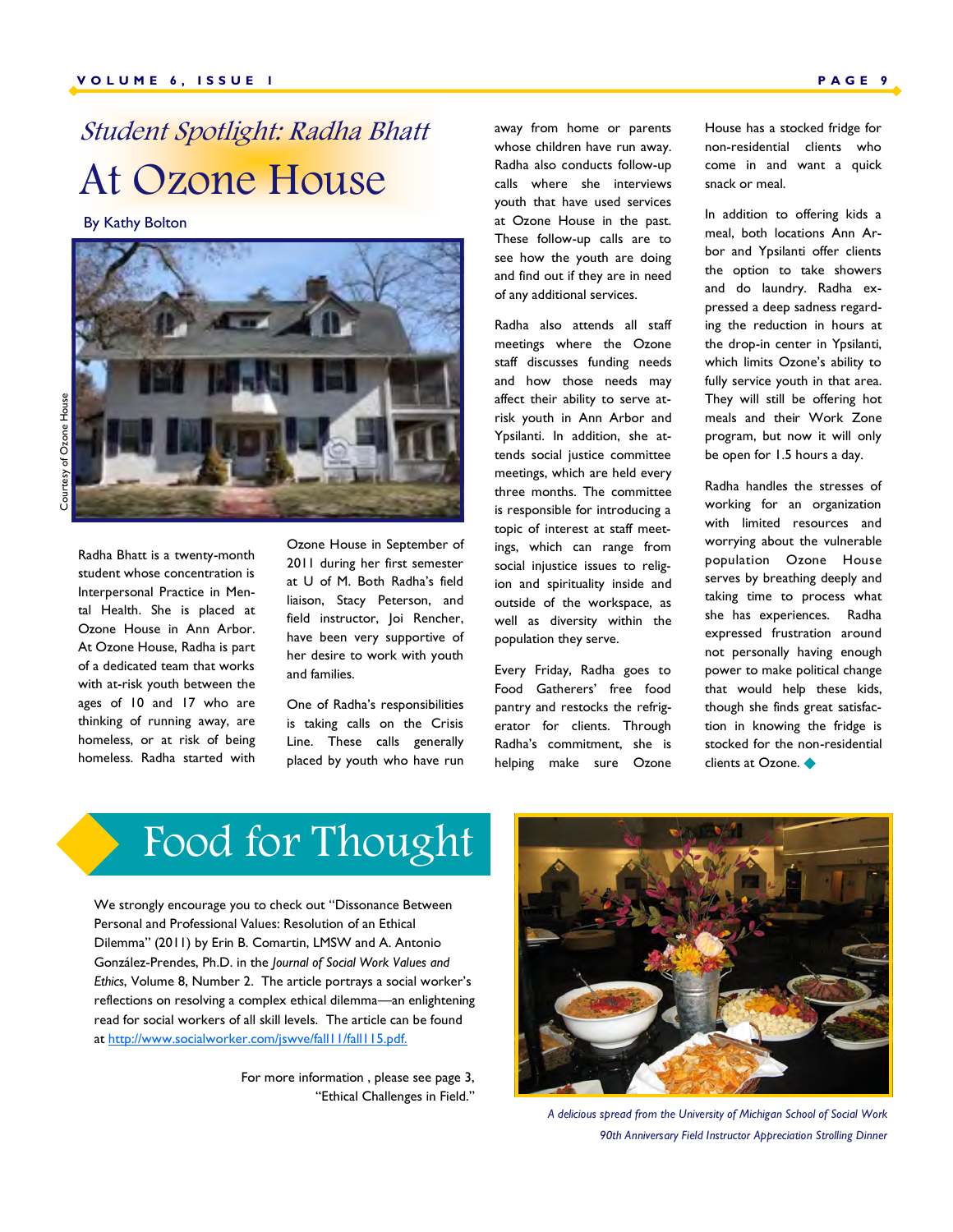#### **P A G E 1 0**



*From left to right: Rebecca Wassell, Brittany Sandefur, Mo Patterson, Lindsay Bryan, Bryan Pullins, & Ann Greene* 

## Many Thanks to our Peer Facilitators!

Thank you to Peer Facilitators Rebecca Wassell, Brittany Sandefur, Mo Patterson, Lindsay Bryan, Bryan Pullins, & Ann Greene for their invaluable contributions to the Fall 2011 Foundation Field Seminars.

### Student Spotlight: Rebecca Parten In Field at SSW

#### By Kathy Bolton

Rebecca Parten is one of only a handful of MSW students to be doing her fieldwork within the School of Social Work itself. Through her position in the Office of Development and Alumni Relations, Rebecca is working on two major projects. The first project is entitled "Class Gift" this project involves working with a community of current year graduating students 2011 who are raising funds in support of a select group of scholarships; the scholarships the students support are chosen by a committee of students from the group. One of Rebecca's responsibilities in her field placement is to support the graduating students involved with this project. Students involved in raising funds decide what approach will best suit their efforts.

This year's students will be encouraged to concentrate on "one-on-one asks," in which graduating students discuss the importance of supporting scholarships

through Class Gift contributions. Rebecca shared, "I think it's important for students to contribute because [they are] supporting future students. As current students we understand how much everything costs, we understand living on our own, paying for food and books, transportation. So many expenses go into being a student- -the more scholarship support the students can get, the better." Rebecca went on to explain that the scholarships not only help reduce the expenses of student but they also help reduce the students' stress levels, which allows them to be better students.

Rebecca explained that the students involved in this project are not involved in the selection of students who will receive the scholarships; they are only responsible for collecting the money for the scholarships. The selection process is the responsibility of the Office of Student Services. The Class Gift scholarships are a part of the pool of scholarships students can apply for each year.

This year's Class Gift committee have a special "\$1 Million Student Support Challenge" sponsored by Dean Laura Lein. The school has set aside \$1 million in funds to support student scholarships. Through the program, donations ranging from \$1 to \$250,000 will be matched dollar for dollar. This makes any one student's donation of \$10.00 worth a \$20.00 donation.

Rebecca's second major responsibility in her field placement is to serve as project lead for the Winkelman Lecture, which will take place in February and focuses on a topic related to gerontology. This is one of two annual endowed lectures that the Office of Development and Alumni Relations coordinates. The other is the Fauri Lecture, which occurs in the fall and covers some aspect of child welfare. Rebecca will be responsible for room reservations and travel arrangements for the keynote speaker(s). Leigh Johnson is the events specialist who is working with Rebecca on this project. Social workers attend these conferences to meet their required continuing education hours.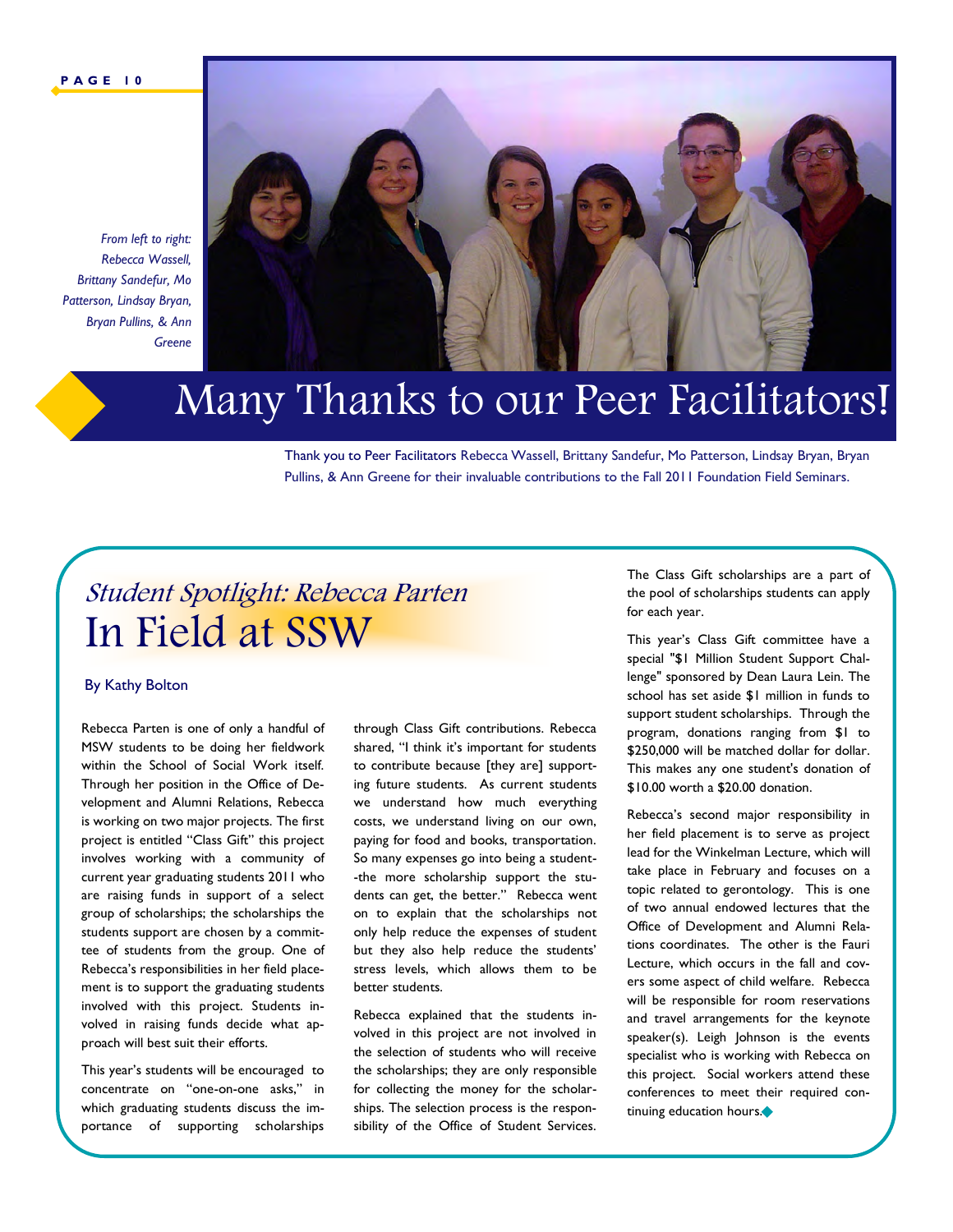### Announcements

### New Campus Resource for Self-care!

eir "Wellness Zone" to help increase students'<br>he Michigan Union, the Wellness Zone is FREE<br>equipment, including<br>equipment, including Taking time for some self-care just got easier. U-M Counseling and Psychological Services (CAPS) has recently opened their "Wellness Zone" to help increase students' well-being. Located on the 3<sup>rd</sup> floor of the Michigan Union, the Wellness Zone is FREE to students and is loaded with awesome equipment, including

- Massage chairs
- Biofeedback programs
- Yoga mats
- 
- Light therapy for the winter blues
- ◆ Yoga mats<br>◆ Meditation cushions<br>◆ Xbox Kinect Meditation cushions
- Xbox Kinect

Counseling and Psychological Services 3100 Michigan Union [www.umich.edu/~caps](http://www.umich.edu/~caps) 

[www.mitalk.umich.edu](http://www.mitalk.umich.edu)

Monday-Thursday: 8am-7pm No appointment or registration is necessary—simply "Drop in and Relax"! Friday: 8am-5pm

Goog Community **Office** 

Hours

As a proud member of the Metro Detroit Community, Google Ann Arbor is excited to be hosting community office hours as an opportunity for local nonprofits and small businesses to get their

You're invited to join us at our Office Hours which are held at the McKinley Towne Center every Thursday from 11:00am to 1:00pm. Simply sign up for a 20 minute appointment and one of our Google Gurus will provide one-on-one help with your question or concern.

*\*Supported products include: Google AdWords, Google Analytics, Google Places, Google apps, and Google+* 

#### **When**

Thursday afternoons 11am-1pm **Where**  McKinley Towne Center 201 S. Division Street Ann Arbor, MI 48104 **RSVP** (required) https://sites.google.com/site/googa2officehours/

If you have any questions, please send them to a2communityofficehours@google.com. We look forward to seeing you at Community Office Hours!

### **School of Social Work**

### Pre-Field Orientation **Office of Field Instruction**

The Office of Field Instruction's REQUIRED Pre-field Orientation for all 16-month students and others starting field in Winter 2012 has been moved from its originally-scheduled January date .

| WHO:         | <b>SW 515:</b> Incoming <b>FOUNDATION</b> Field (16-Month Students starting Field in Winter 2012) |
|--------------|---------------------------------------------------------------------------------------------------|
| <b>WHAT:</b> | <b>REOUIRED Pre-field Orientation</b>                                                             |
| WHERE:       | School of Social Work – Lower Level Commons & Break-out Rooms                                     |
| WHEN:        | Wednesday, December 14, 8:00 a.m. - 12:00p.m.                                                     |
| WHY:         | To prepare <b>FOUNDATION</b> students for field placement                                         |

questions related to Google products\* answered.